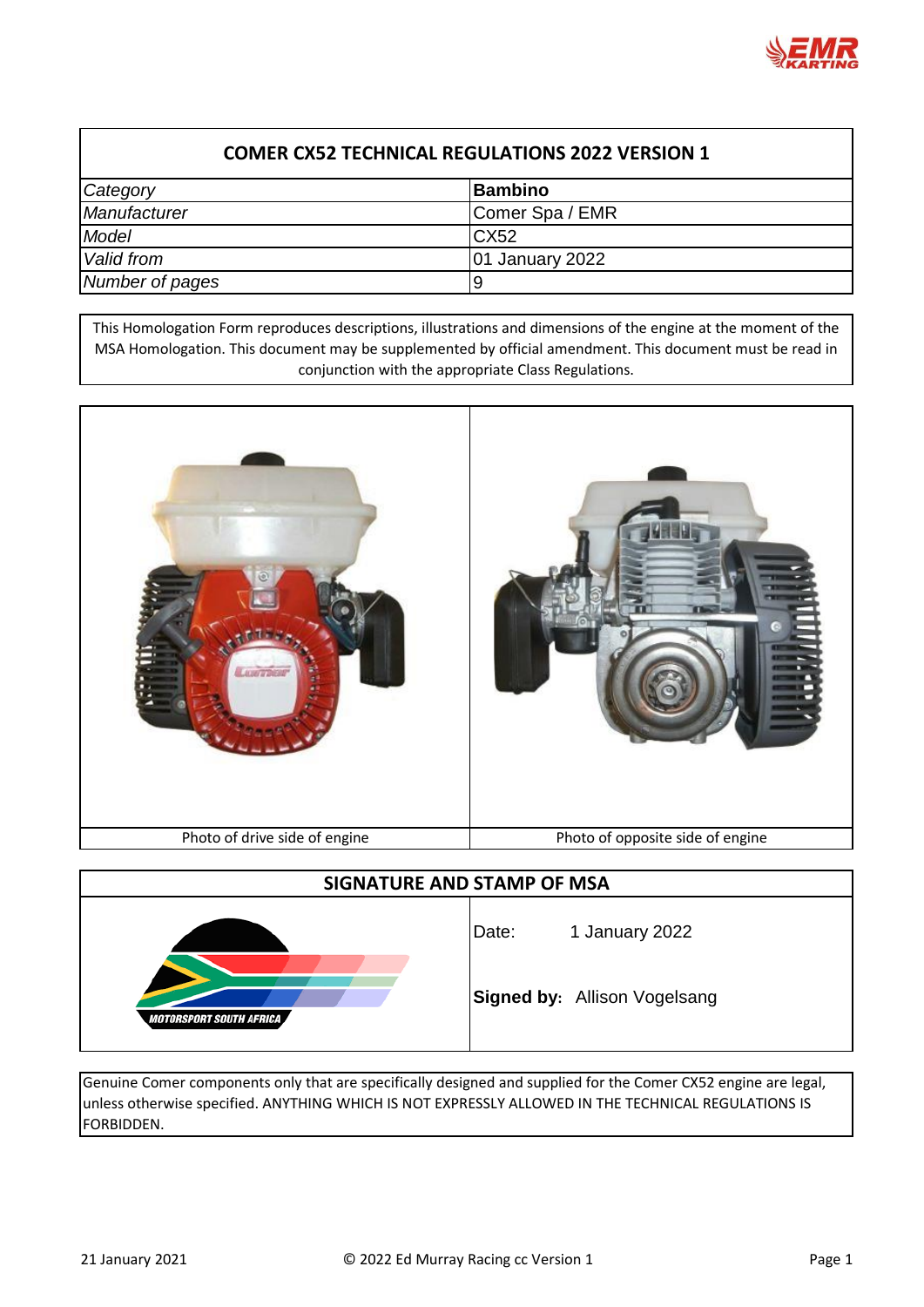



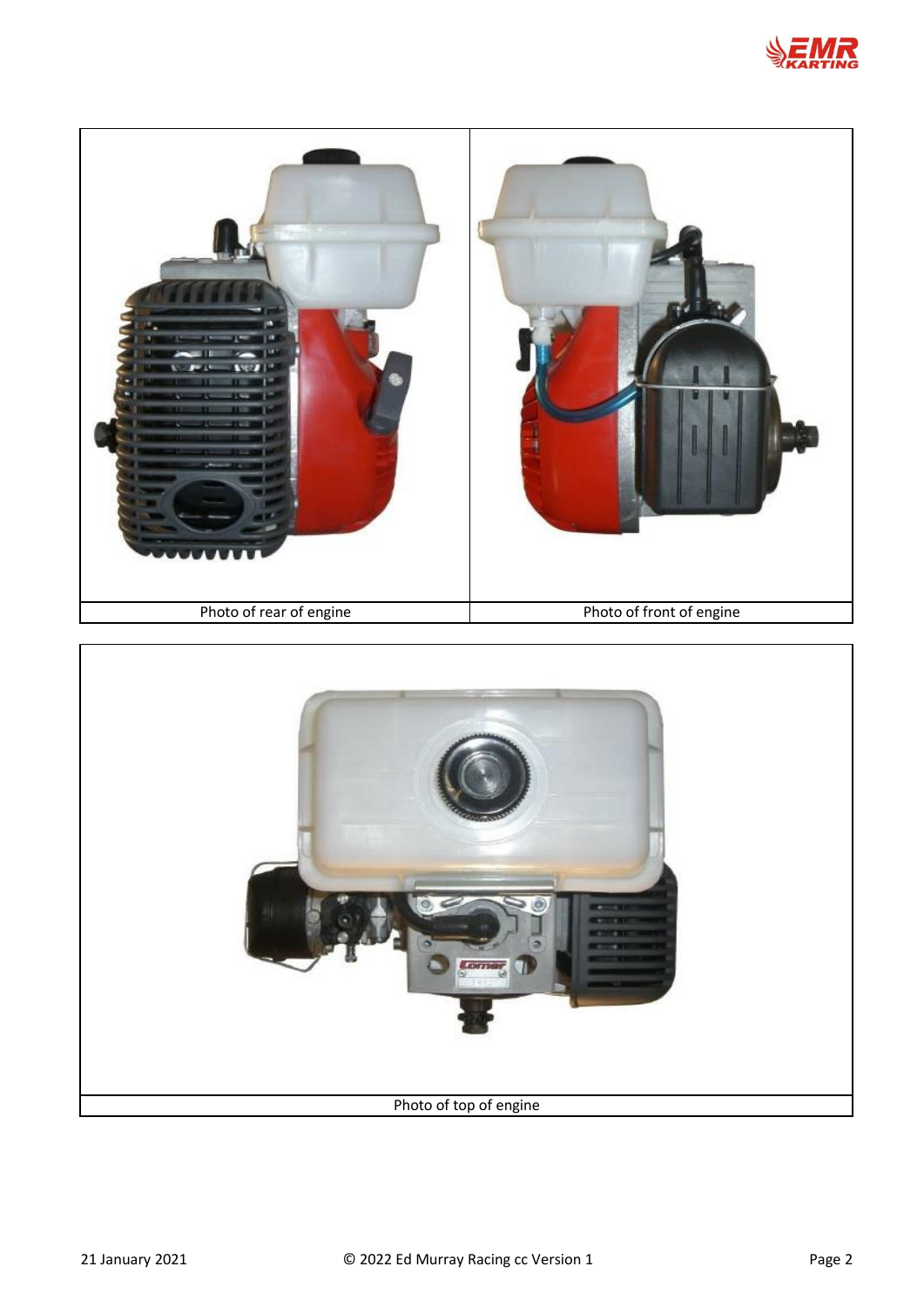

## **TECHNICAL FICHE**

## **Manufacturer:** COMER SpA

Engine Type: CX52





## **TECHNICAL INFORMATION**

| <b>Bore</b>           | 40 mm                                                |
|-----------------------|------------------------------------------------------|
| <b>Stroke</b>         | 40 mm                                                |
| <b>Displacement</b>   | $50.2 \text{ cc}$                                    |
| Fuel / Oil            | 25:1 (95 Octane mixed with XPS Oil)                  |
| Ignition              | Electronic                                           |
| <b>Clutch</b>         | Centrifugal 3 pieces                                 |
| <b>Front Sprocket</b> | 10 Z                                                 |
| <b>Rear Sprocket</b>  | <b>TBA</b>                                           |
| <b>Carburettor</b>    | DELL'ORTO SHA - 14-12L                               |
| <b>Cylinder</b>       | Aluminium / Nicasil or chromed - Replating forbidden |
|                       |                                                      |
| <b>Spark Plug</b>     | CHAMPION RCJ7Y or NGK BPMR7A or BOSCH WS5F           |
|                       |                                                      |

**Locking devices and fixtures may be replaced with non original parts. Helicoils may be used. A metal plate maximum 3mm thick may be added to aid engine alignment. An aluminium engine mount with under clamps may also be used to afix the engine to the chassis.**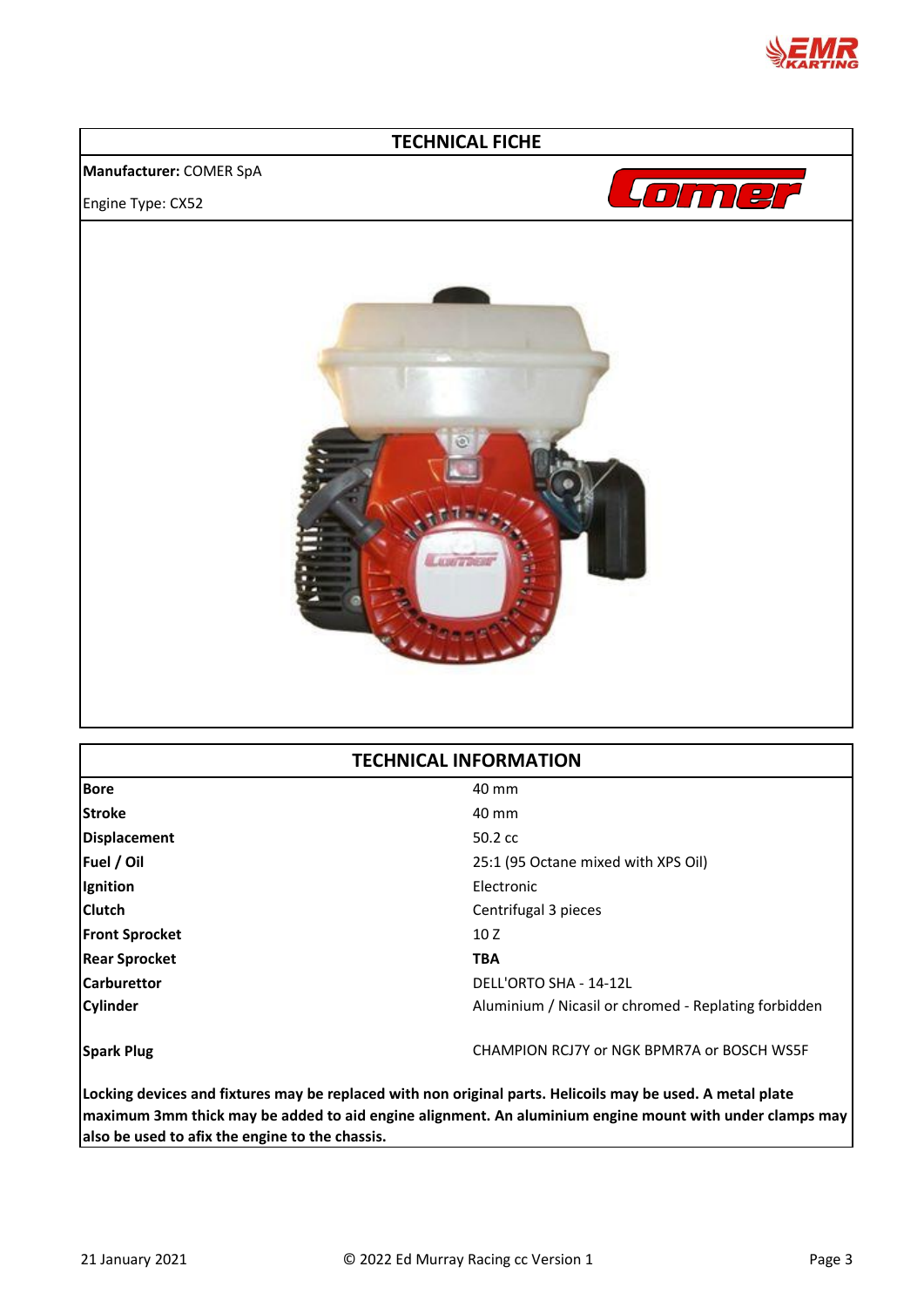

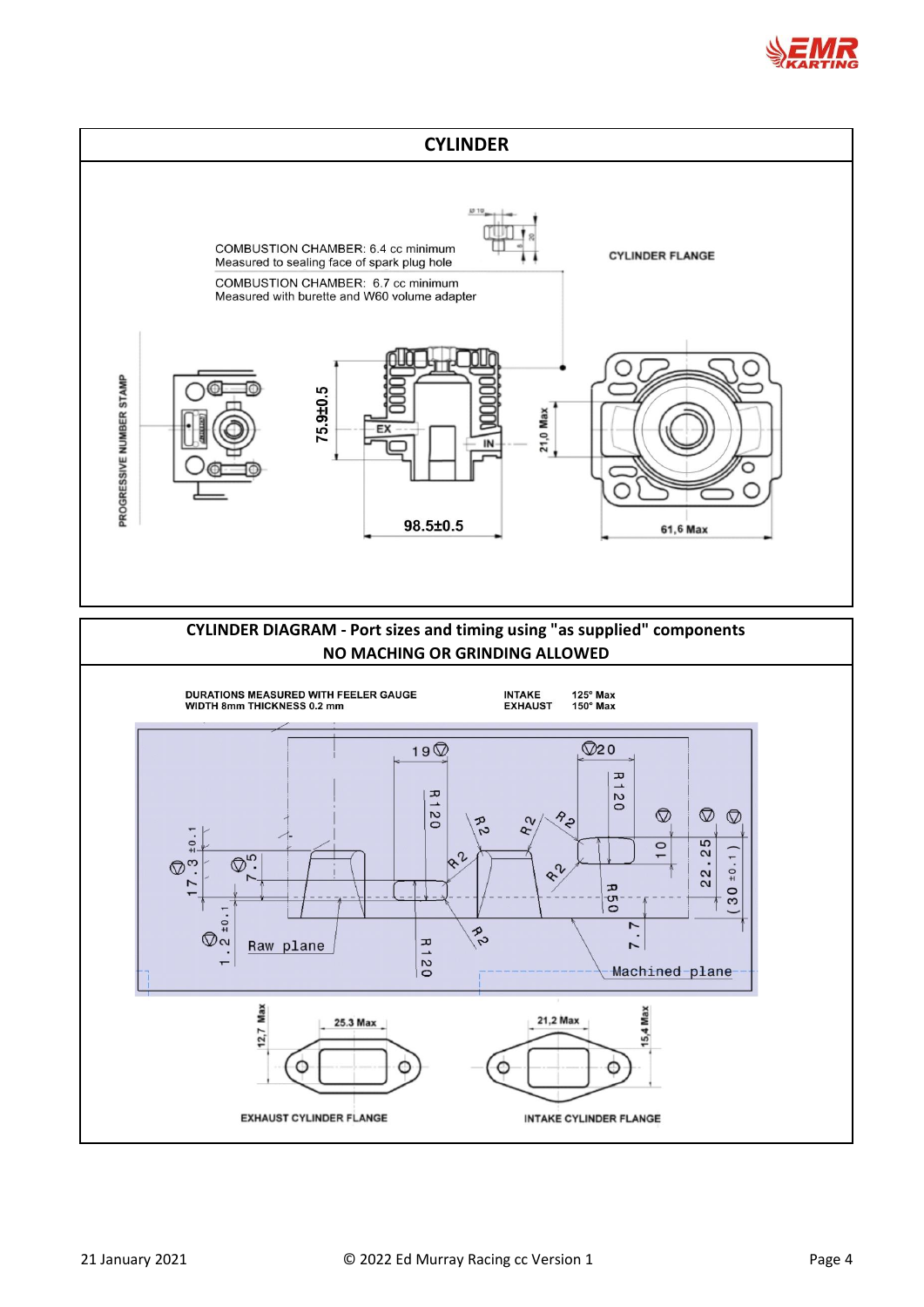



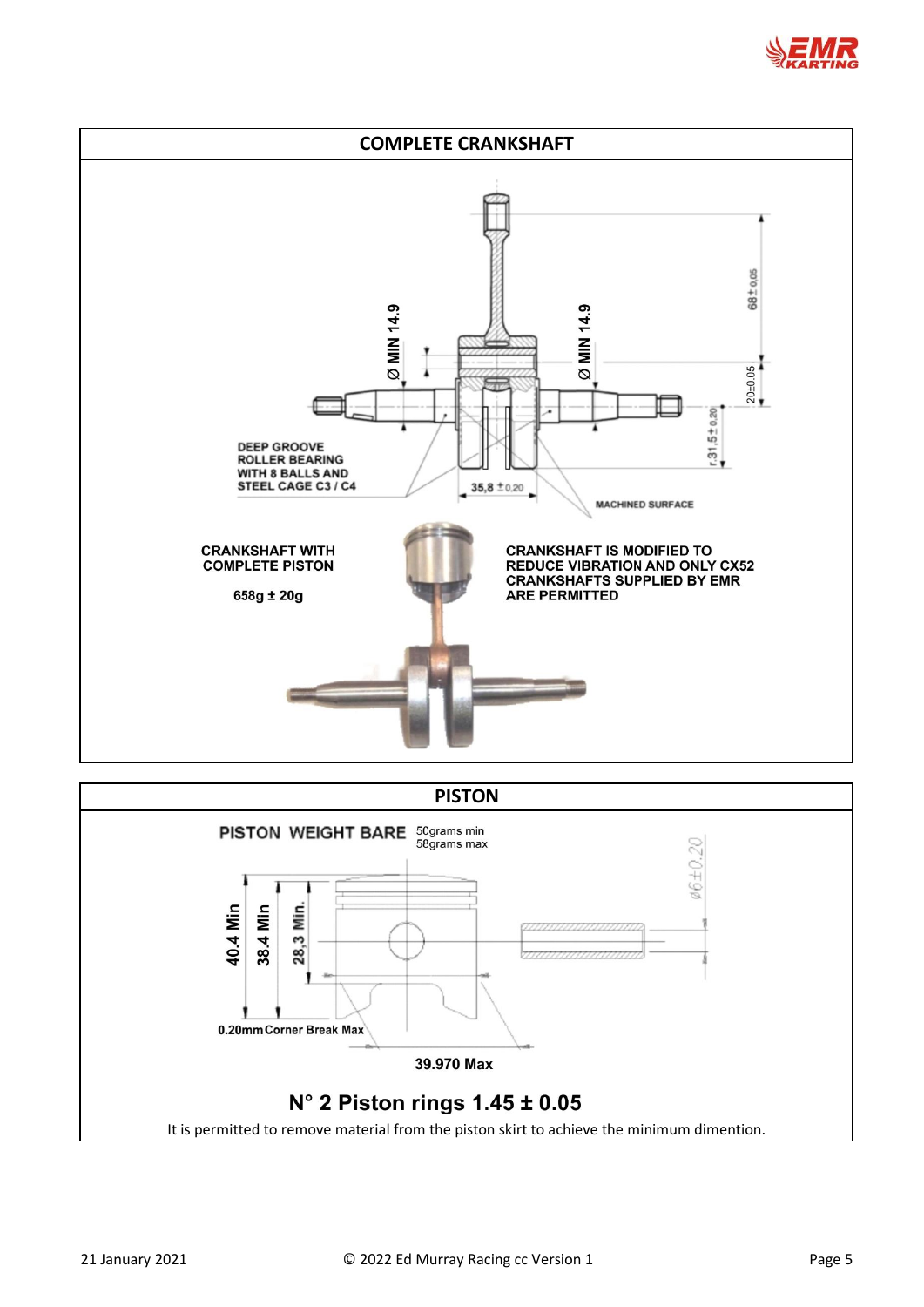

| <b>IGNITION</b>                                              |                                                                                                                                                                                                                                                                                                                                                                                                                           |  |  |
|--------------------------------------------------------------|---------------------------------------------------------------------------------------------------------------------------------------------------------------------------------------------------------------------------------------------------------------------------------------------------------------------------------------------------------------------------------------------------------------------------|--|--|
| <b>FLYWHEEL</b>                                              | <b>COIL</b>                                                                                                                                                                                                                                                                                                                                                                                                               |  |  |
| FJ MODEL                                                     | FJ MODEL A11 - Code FJ A11 20-07                                                                                                                                                                                                                                                                                                                                                                                          |  |  |
|                                                              | $P_{11}$<br>I <sup>e</sup> 2 SLOTS<br><b>7,2 Max</b><br>5 Max<br>It is permitted to extend the ignition lead to                                                                                                                                                                                                                                                                                                           |  |  |
|                                                              | A maximum length of 180 mm between the coil and the<br>start of the plug cap and alternate plug cap may be used.                                                                                                                                                                                                                                                                                                          |  |  |
|                                                              | SPARE PART CODE: C050-452-02                                                                                                                                                                                                                                                                                                                                                                                              |  |  |
| Code FJ 20-07                                                | <b>IGNITION TIMING</b>                                                                                                                                                                                                                                                                                                                                                                                                    |  |  |
| Weight= $\frac{378 \text{ min}}{402 \text{ max}}$<br>402 max | It is permited to omit the woodruff key.<br>It is reccomended that the timing be set at 4.00 mm btdc<br>using the leading edge of the trailing magnet (second<br>magnet) lined up with the left hand side of the long<br>lamination leg as reference.<br>The maximum advance allowed is 4.20 mm btdc with no<br>tolerance.<br>It is reccommended that that the nut is torqued to 25Nm.<br>No removal of metal whatsoever. |  |  |
| <b>SPARE PART CODE: C050-453-02</b>                          |                                                                                                                                                                                                                                                                                                                                                                                                                           |  |  |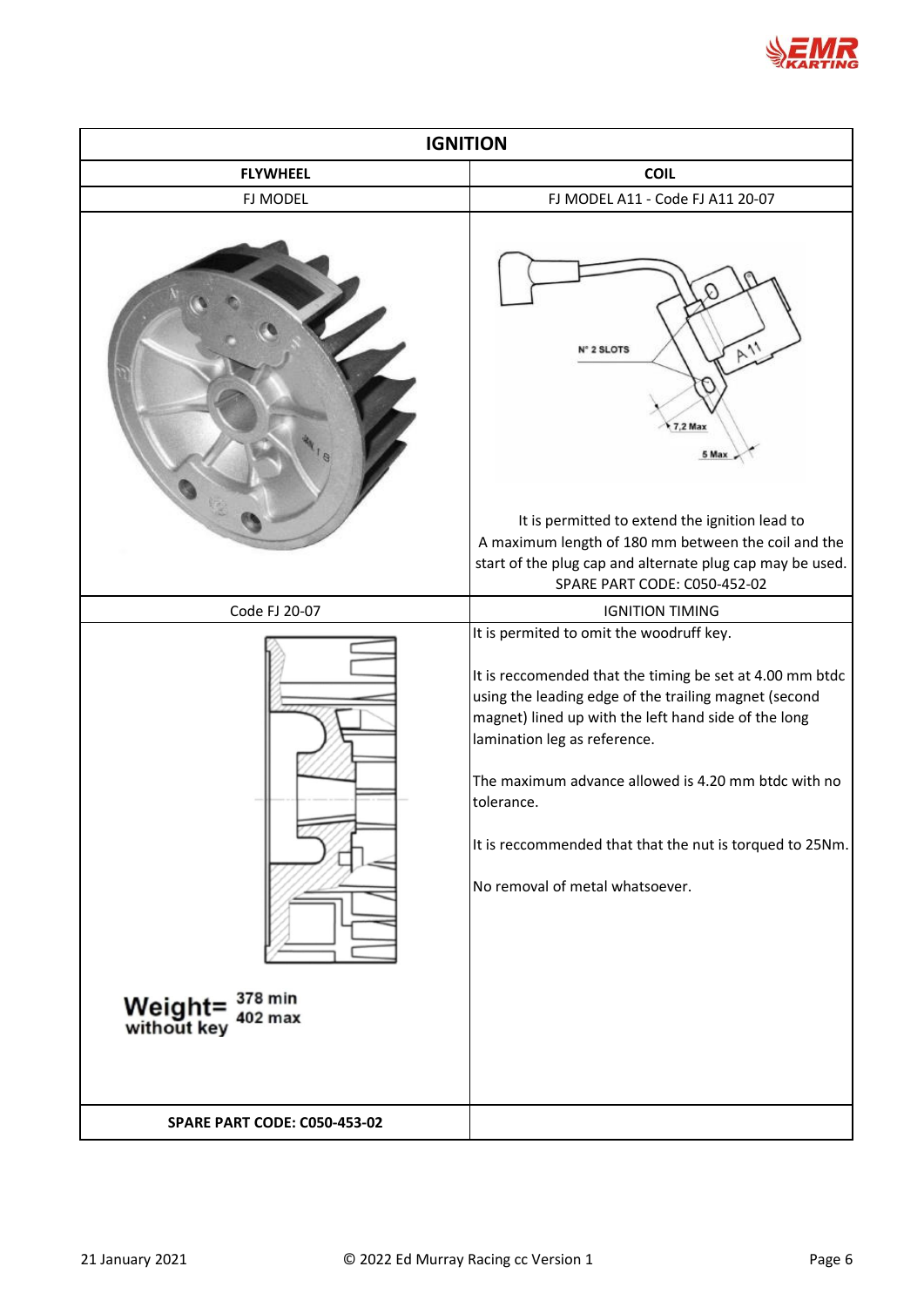



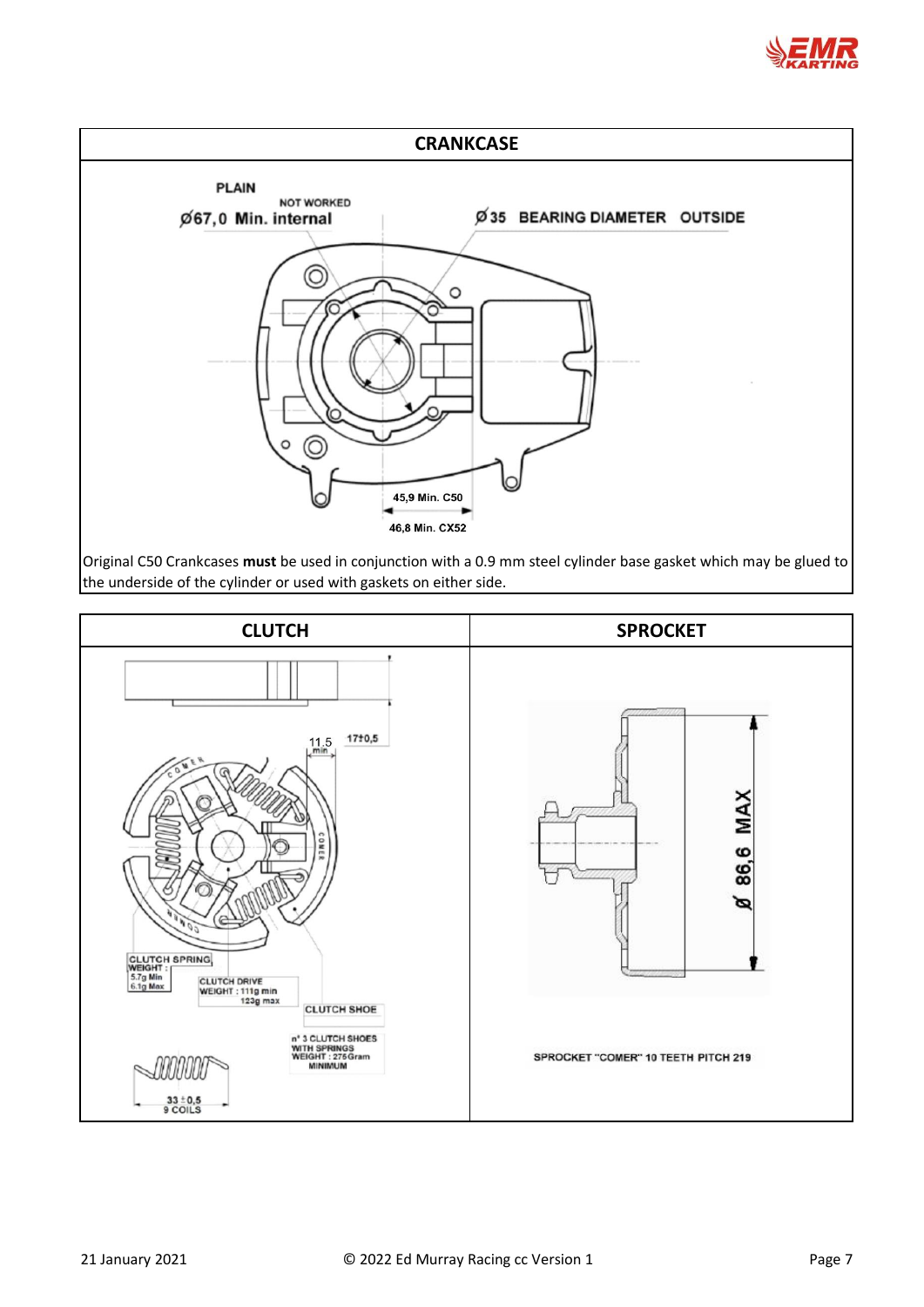